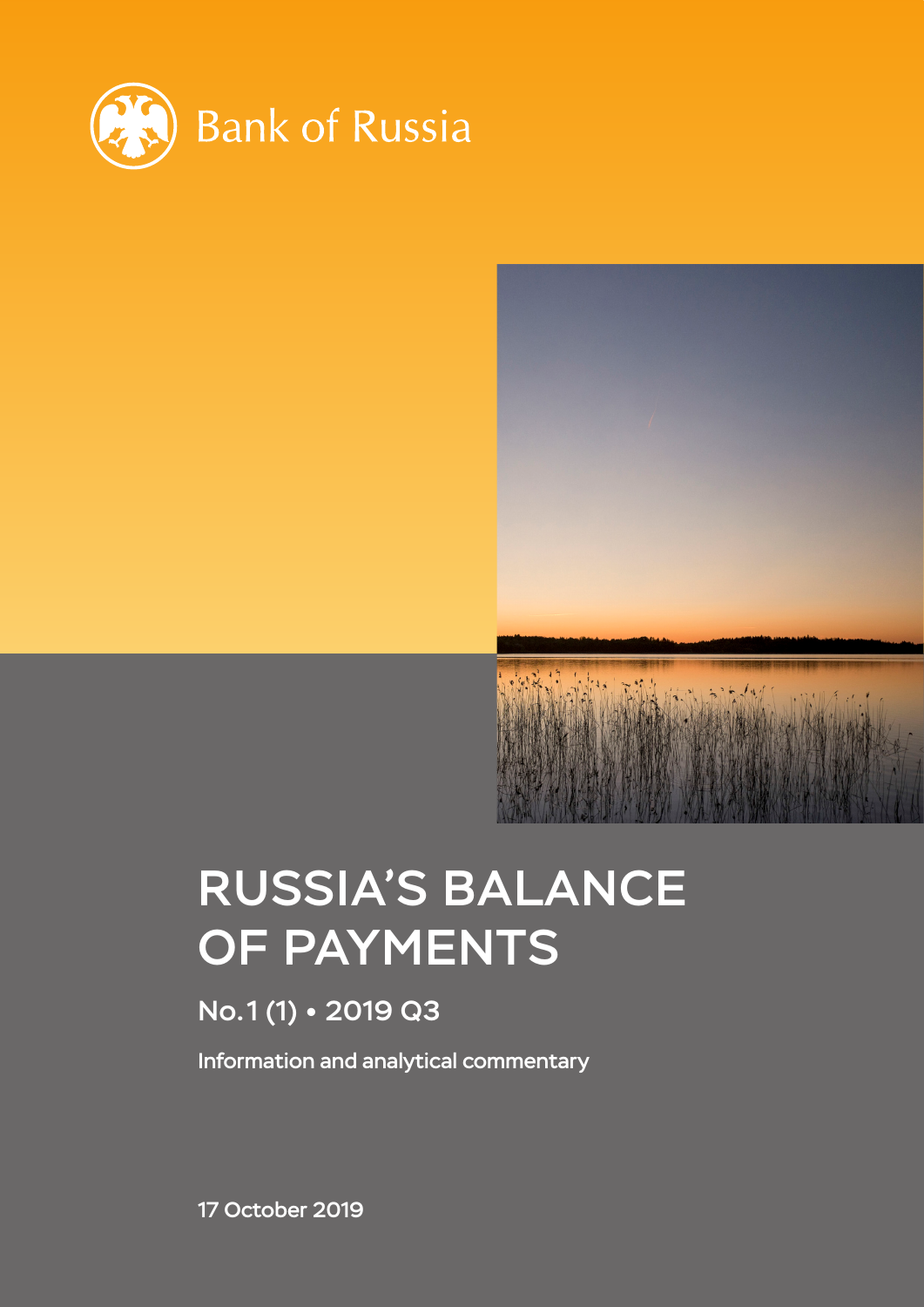# RUSSIA'S BALANCE OF PAYMENTS (2019 Q3)1

- In 2019 Q3, the current account surplus amounted to \$12.9 billion, contracting by \$14.5 billion compared with the same period in 2018 largely because of the drop in global energy prices.
- In the public sector, net borrowing of foreign capital continued though shrinking to \$4.5 billion (in 2019 Q2, \$5.9 billion) following the reduction in non-residents' purchases of government bonds in the secondary market.
- In the private sector, net lending to the rest of the world slowed down to \$1.4 billion (in 2018 Q3, \$18.8 billion) as banks reduced their foreign assets and other sectors increased their external liabilities.
- The international reserves (reserve assets) rose by \$15.9 billion (in 2018 Q3, +\$5.0 billion) mostly as a result of fiscal rule-based operations. By the end of 2019 Q3, Russia's international reserves grew to \$530.9 billion.

## Current account

The current account surplus decreased in 2019 Q3 by \$14.5 billion to \$12.9 billion (here and elsewhere, changes year on year, unless indicated otherwise). This resulted from the contraction in the balance of trade in goods and services by one third. In January-September 2019, the current account surplus shrank by \$17.9 billion to \$57.2 billion.

### *Exports*

In Q3, the decline in the value of goods and services exports accelerated to 7.1% (in 2019 Q2, -5.9%). Exports contracted mainly following a drop in global energy prices amid a deteriorating world economic growth outlook.

**Oil.** The value of oil and oil product exports decreased in Q3 by 15.1% as the Urals crude price fell by 16.3%. However, exports were supported by the resumed supplies through the Druzhba pipeline in full. According to the FCS of Russia, export quantities of crude oil rose in July-August by 7.9% YoY. Oil product exports shrank by 15.6% on the back of a tax manoeuvre.

**Natural gas.** The value of exports of natural gas in the gaseous state decreased in Q3 by 30.8%. Meanwhile, according to the World

Bank, gas prices in Europe, Russia's key market, dropped by 54.4%. Export quantities of gas in the gaseous state held below the high level of the corresponding period of 2018. At the same time, this year it has exceeded the 2017 level and the five-year average reading. Export quantities of liquefied natural gas increased in July-August 2019 by more than one third compared with the same period in 2018.

**Other.** The value of non-oil and gas exports of goods rose in 2019 Q3 by 6.5% YoY (in 2019 Q2, -2.4%). In July-August 2019, Russia expanded its exports of a number of engineering products (radar and navigation equipment, turbojet engines) and some other commodities (iron ore, gold). Services exports remained largely unchanged in 2019 Q3. The decline in the travel services was almost offset by the expansion of transport services.

#### *Imports*

In value terms, imports of goods and services in 2019 Q3 rose by 4.4% (in 2019 Q2, -0.9%). Imports were driven by a 5.6% rise in the real effective ruble exchange rate against 2018 Q3. In July-August 2019, imports of a number of both consumer goods (medicines, passenger cars) and investment goods (power generating units, electric transducers and medical equipment) increased. The travel component raised the value of services imports in 2019 Q3.

*<sup>1</sup> The commentary on the balance of payments features a preliminary estimate of its indicators in 2019 Q3 and actual data on the international reserves.*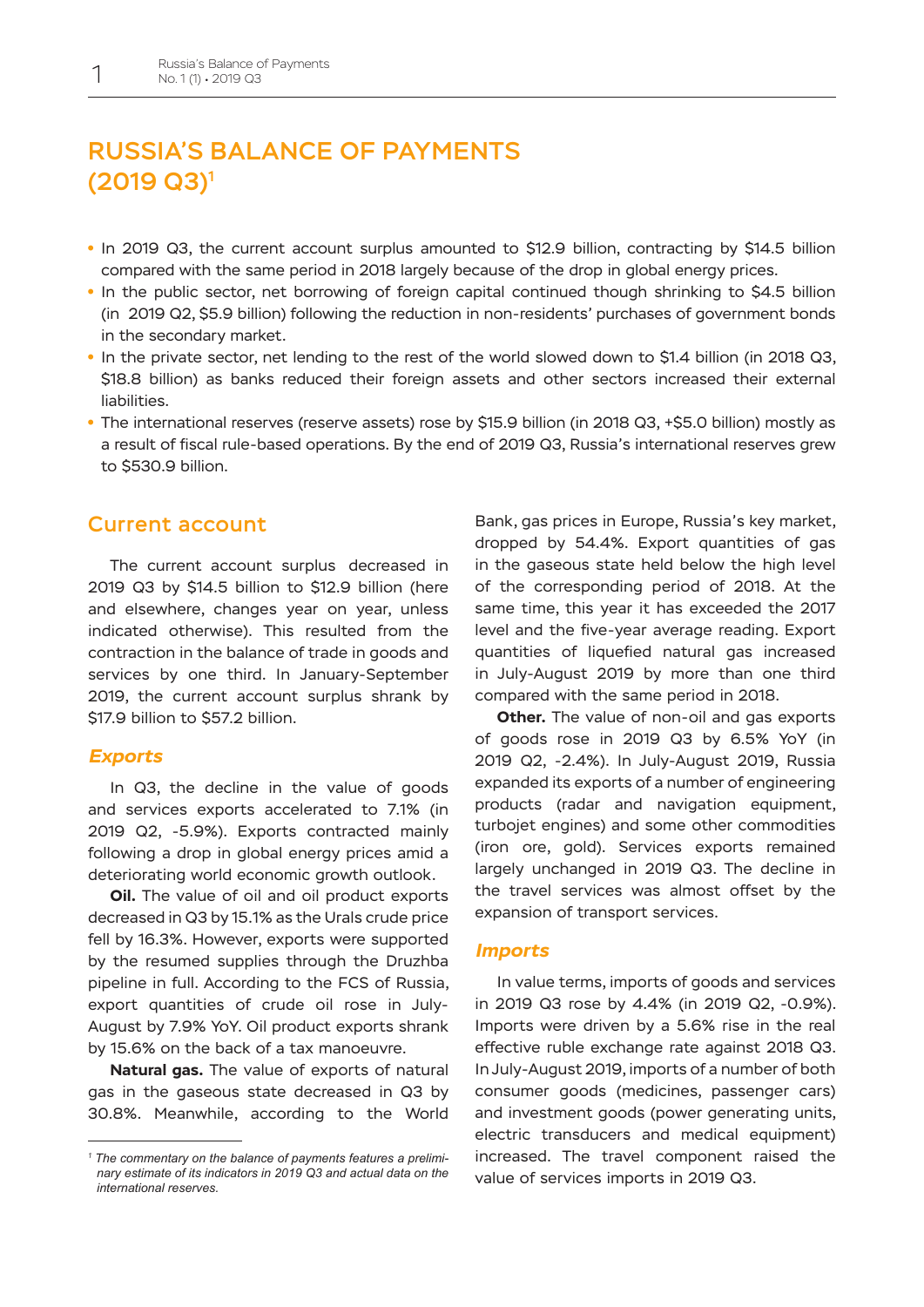## RUSSIA'S BALANCE OF PAYMENTS

(BILLIONS OF US DOLLARS)\*

|                                                                                              | 2017           |                |                |                | 2018           |                |                |                | 2019           |         |         |
|----------------------------------------------------------------------------------------------|----------------|----------------|----------------|----------------|----------------|----------------|----------------|----------------|----------------|---------|---------|
|                                                                                              | Q <sub>1</sub> | Q <sub>2</sub> | Q <sub>3</sub> | Q <sub>4</sub> | Q <sub>1</sub> | Q <sub>2</sub> | Q <sub>3</sub> | Q <sub>4</sub> | Q <sub>1</sub> | Q2      | $Q3**$  |
| <b>Current account</b>                                                                       | 21.1           | 1.6            | $-3.3$         | 13.0           | 29.8           | 17.9           | 27.4           | 38.4           | 33.7           | 10.6    | 12.9    |
| Trade balance                                                                                | 34.5           | 25.1           | 20.6           | 34.6           | 44.1           | 45.4           | 47.8           | 57.2           | 46.9           | 39.5    | 36.6    |
| Exports                                                                                      | 82.6           | 83.8           | 84.4           | 102.3          | 101.5          | 108.8          | 110.4          | 122.4          | 102.5          | 101.7   | 101.5   |
| <i>Imports</i>                                                                               | 48.1           | 58.7           | 63.8           | 67.7           | 57.4           | 63.4           | 62.7           | 65.2           | 55.6           | 62.1    | 64.9    |
| Services balance                                                                             | $-5.3$         | $-7.7$         | $-9.9$         | $-8.4$         | $-6.6$         | $-7.7$         | $-8.8$         | $-6.9$         | $-5.8$         | $-8.4$  | $-10.5$ |
| Exports                                                                                      | 12.3           | 14.7           | 15.3           | 15.4           | 13.9           | 16.7           | 17.4           | 16.7           | 14.2           | 16.4    | 17.2    |
| <i>Imports</i>                                                                               | 17.5           | 22.4           | 25.1           | 23.8           | 20.5           | 24.3           | 26.1           | 23.6           | 20.0           | 24.8    | 27.8    |
| Primary and secondary income balance                                                         | $-8.1$         | $-15.8$        | $-14.0$        | $-13.1$        | $-7.7$         | $-19.8$        | $-11.6$        | $-11.9$        | $-7.4$         | $-20.6$ | $-13.1$ |
| Financial account, excluding reserve assets                                                  | 10.8           | $-2.1$         | $-10.6$        | 14.0           | 12.4           | 9.3            | 24.1           | 30.8           | 12.6           | $-2.5$  | $-1.8$  |
| Balance of financial assets and liabilities of public sector                                 | $-5.9$         | $-3.9$         | $-10.3$        | 6.7            | $-6.5$         | 11.1           | 2.9            | 1.5            | $-9.0$         | $-5.9$  | $-4.5$  |
| Balance of financial assets and liabilities of private sector                                | 16.7           | 1.8            | $-0.3$         | 7.3            | 18.9           | $-1.8$         | 21.2           | 29.3           | 21.6           | 3.4     | 2.7     |
| <b>Bank liabilities</b>                                                                      | $-3.9$         | $-11.7$        | $-7.8$         | $-4.2$         | $-2.5$         | $-9.6$         | $-3.8$         | $-9.2$         | $-3.2$         | $-6.7$  | -8.1    |
| Liabilities of other sectors                                                                 | $-3.6$         | 13.0           | 3.0            | 1.7            | 1.0            | 4.0            | $-8.4$         | $-0.8$         | 5.6            | 10.3    | 4.6     |
| <b>Bank assets</b>                                                                           | 13.6           | $-2.5$         | $-16.3$        | 0.8            | 0.3            | $-5.7$         | 8.6            | 4.5            | 9.2            | 6.5     | $-6.7$  |
| Assets of other sectors                                                                      | $-4.6$         | 5.5            | 11.1           | 4.0            | 17.1           | $-1.7$         | 0.5            | 14.8           | 14.9           | 0.5     | 5.8     |
| <b>Net errors and omissions</b>                                                              | 0.9            | 4.1            | $-0.7$         | $-1.7$         | 2.1            | 2.9            | 1.7            | $-4.3$         | $-2.6$         | 3.8     | 1.3     |
| Change in reserve assets                                                                     | 11.3           | 7.5            | 6.5            | $-2.7$         | 19.3           | 11.3           | 5.0            | 2.6            | 18.6           | 16.6    | 15.9    |
| Memo item: Financial transactions of private sector (net lending (+) / net<br>borrowing (-)) | 15.3           | $-2.2$         | 0.2            | 11.0           | 15.9           | $-4.8$         | 18.8           | 33.1           | 23.9           | $-0.4$  | 1.4     |

\* In financial account, surplus denotes net lending and deficit denotes net borrowing. In assets and liabilities, '+' denotes growth, '-' denotes decline.

\*\* Estimate of balance of payments indicators and actual data on international reserves.

# Financial account

## *Public sector2*

In Q3, the inflow of foreign capital to the public sector declined. Non-residents' purchases of Russian government bonds in the secondary market decreased to \$1.1 billion (in 2019 Q2, \$10.5 billion). The balance of financial transactions of the public sector contracted less pronouncedly, to \$4.5 billion (in Q2, \$5.9 billion), as assets dropped by \$3.1 billion after growth by \$1.2 billion in Q2.

# *Financial transactions of private sector*

Net lending by Russia's private sector to the rest of the world in 2019 Q3 amounted to \$1.4 billion (in 2018 Q3, \$18.8 billion). Financial flows of both banks and other sectors were more balanced in Q3 of this year than a year

Table 1

*<sup>2</sup> Including the federal government, the local government and the central bank.*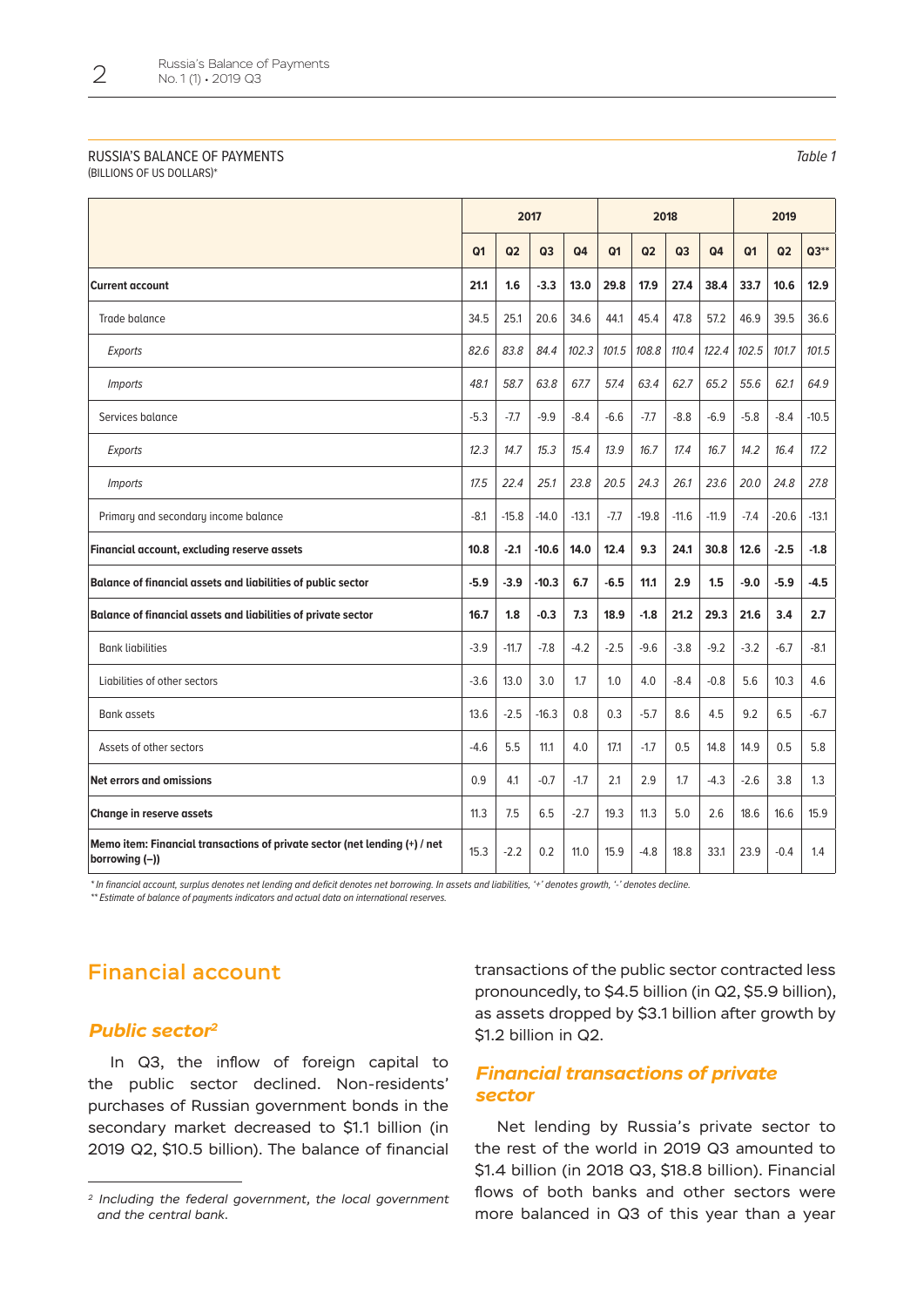earlier. Unlike in the previous year, repayment of banks' indebtedness was offset by a decline in foreign assets. In 2018 Q3, they grew amid the suspension of fiscal rule-based foreign currency purchases. Other sectors increased in 2019 Q3 their foreign assets as well as their foreign liabilities despite the restricted access to the western capital market. Overall, this year the balance of financial transactions of the private sector has followed the path similar to that seen in 2017.

# International reserves

In 2019 Q3, reserves increased by \$15.9 billion mainly owing to fiscal rule-based foreign currency purchases. A more significant growth than in 2018 Q3 (+\$5.0 billion), was associated with a temporary suspension growth of currency purchases in August 2018. Transactions recorded in the balance of payments, revaluation and other changes increased Russia's international reserves in 2019 Q3 by \$12.6 billion, to \$530.9 billion.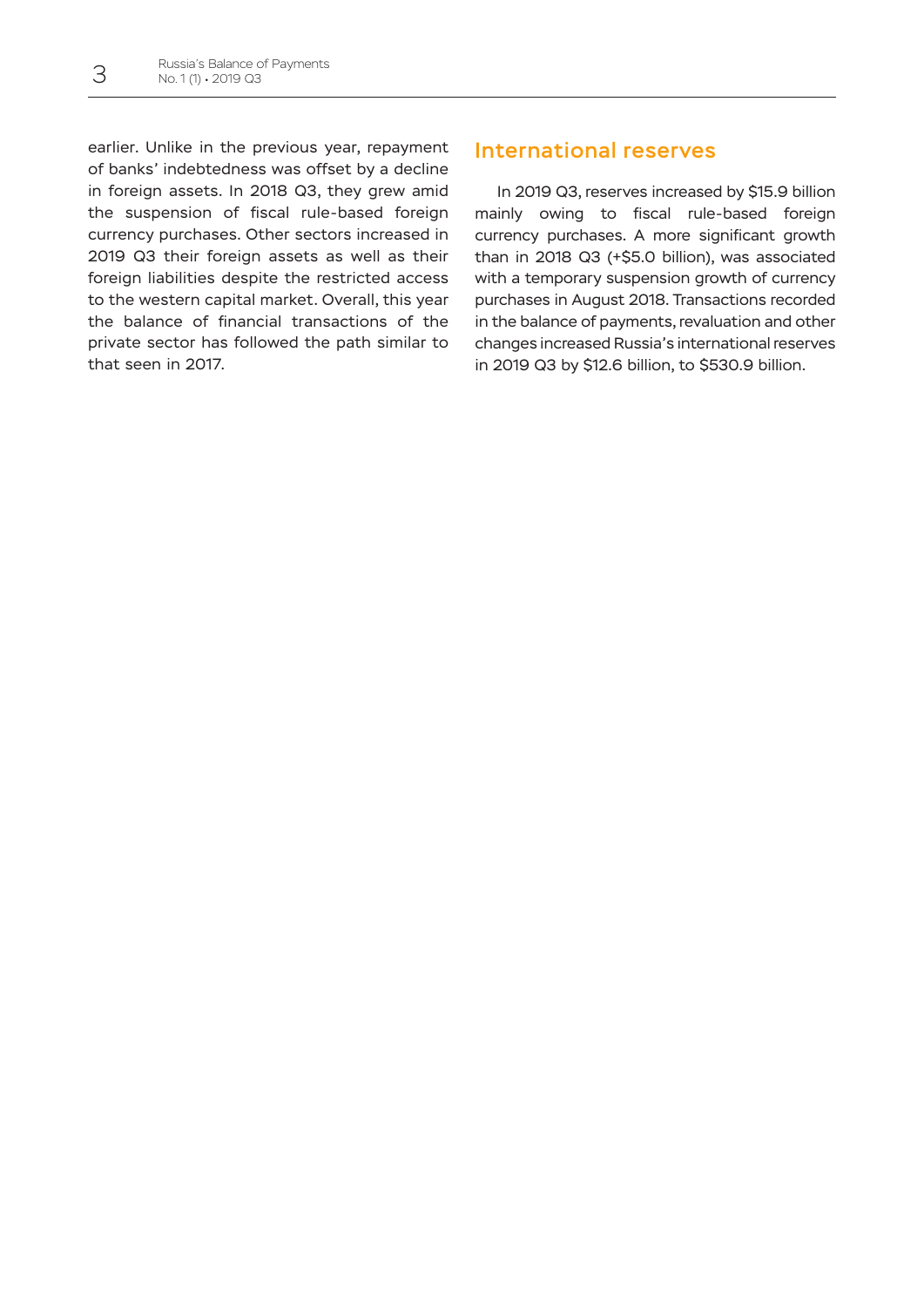#### EXPORTS AND OIL PRICE Chart 1











Source: Bank of Russia.

#### INTERNATIONAL RESERVES Chart 4



CURRENT ACCOUNT CHart 3

Sources: Bank of Russia, Rosstat.

#### FINANCIAL ACCOUNT BALANCE\* Chart 5



-20 -10  $\Omega$ 10 20 30 40 2017 2018 2019 **Public sector** Private sector Financial account balance excluding international reserves Billions of US dollars

\* '+' denotes net lending and '-' denotes net borrowing. Source: Bank of Russia.





Source: Bank of Russia.

#### PRIVATE SECTOR FINANCIAL ACCOUNT COMPONENTS\*

Chart 6



\* '+' denotes net lending and '-' denotes net borrowing. Source: Bank of Russia.